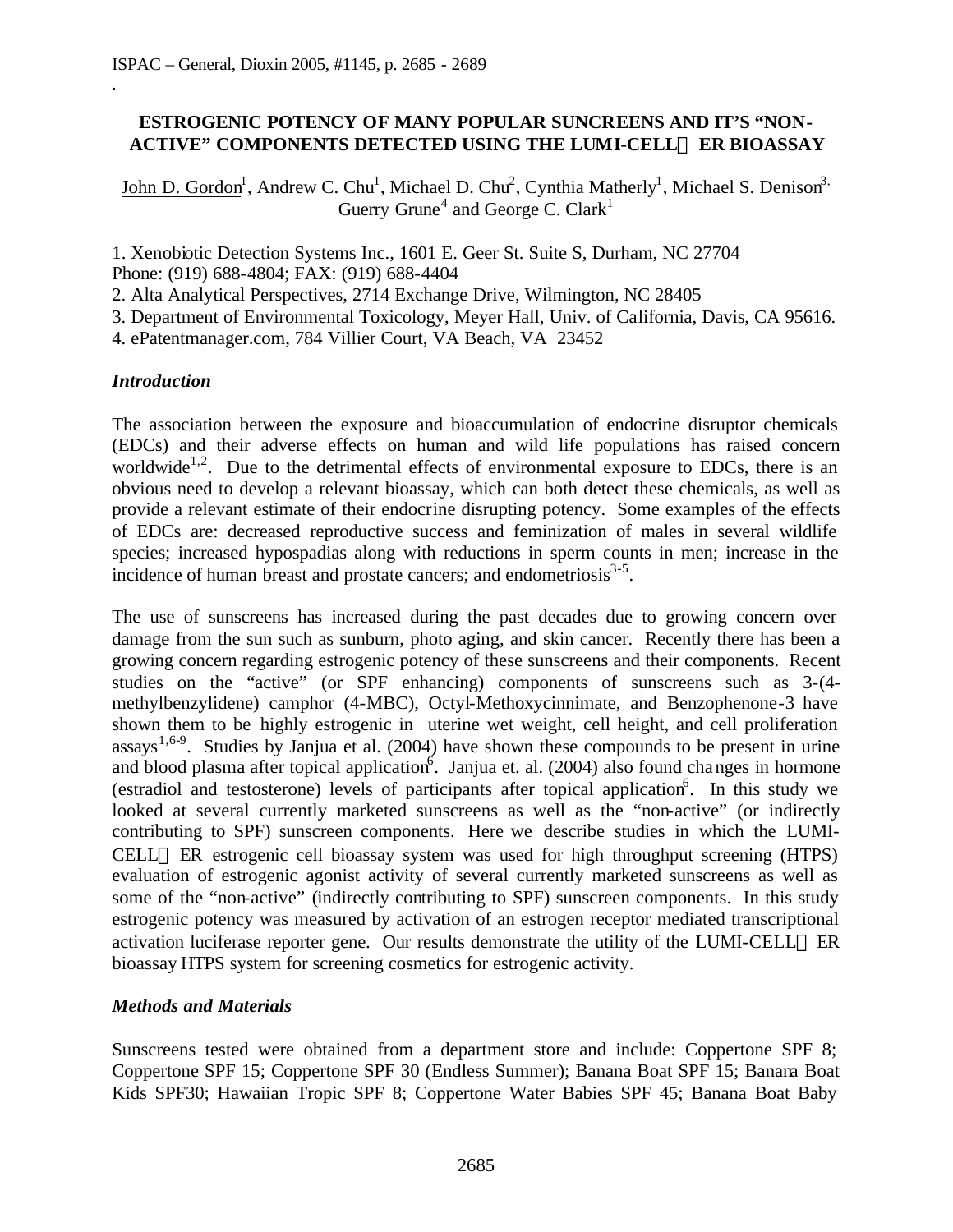.

Magic SPF 50; Hawaiian Tropic Baby Faces SPF 50+; and  $3<sup>rd</sup>$  Rock Sunblock SPF 20. The "non-active" components are compounds used in sunscreens but do not directly enhance SPF for protection from UV damage and these include: Lexorez 200 (for water resistance); ABIL Wax 9801 (improves SPF response); TEGO care PS (Emulsifier); ABIL WE-09 (Emulsifier - higher SPF); KOBO CM3K40T4 (SPF enhancer); Lanol 84D Dioctyl malate (allows for smooth texture - emollient/emulsifier); Dow Corning 344 (Lubricant); Dow Corning 1401 (Lubricant) were purchased from the Inolex Chemical Co., Goldschmidt Chemical Corp., Kobo Products Inc., and Dow Corning.

*Endocrine Extraction Procedure:* One gram of each of the lotion components and 0.5 g of each of the sunscreens was placed in MeOH rinsed scintillation vials. Two and 4-gram aliquots of the 3<sup>rd</sup> Rock Sunblock were also tested. Twenty ml of MeOH was added to each scintillation vial and sonicated for 20 min. Fractions of these extractions, ranging from 1:10 to 1:80,000 were tested. Recoveries were determined using  $10ng\ 17\beta$ -estradiol spiked into  $3<sup>d</sup>$  Rock Sunblock prior to extraction with 20 ml MeOH compared to 10ng 17β-estradiol spiked into 20 ml MeOH.

*LUMI-CELLä ER Bioassay.* The BG1Luc4E2 cell line was constructed as previously described by Rogers and Denison (2000). Briefly, BG1 cells were transfected with an estrogen-responsive luciferase reporter gene plasmid (pGudLuc7ere) and stable transfectants selected using G418 resistance<sup>5</sup>. For analysis, the BG1Luc4E2 cell clone resulting from this selection was grown in RPMI 1640 medium. The cells were transferred into flasks containing phenol red-free DMEM media (supplemented with 5% carbon stripped fetal calf serum and G418 sulfate solution), and incubated for four days before harvesting for  $BGLuc4E<sub>2</sub>$  bioassay plating. The cells were then plated in 96 well plates and incubated at  $37^{\circ}$ C for 24-48 hours prior to dosing. The media solution in each well was removed and two hundred microliters of phenol red-free DMEM containing the indicated concentration of the desired chemical to be tested was added to each well. The plate was then incubated for 20 hours before analysis of luciferase activity.

*Bioassay Analysis by Berthold Luminometer.* After lysing the cells (Promega lysis buffer), the luciferase activity was measured in a Berthold Orion Microplate Luminometer, with automatic injection of 50 microliters of luciferase enzyme reagent (Promega) into each well. The relative light units (RLUs) measured were compared to that induced by the 17beta-estradiol standard after subtraction of the background activity. Each compound was tested at least three times on three different sets of plates and the EC50 value in mmol/ml was determined using the Microsoft Excel Forecast function.

## *Results and Discussion*

There is a growing need for a fast, reliable, inexpensive method to detect EDCs in the environment. This concern arises from the detrimental effects of EDCs on human and wildlife populations resulting from its bioaccumulation in the food chain. Here we report a fast, reliable, relatively inexpensive high throughput cell based recombinant bioassay screening method  $(LUMI-CELL^{TM}ER \text{ bioassay})$  for xenoestrogenic EDCs.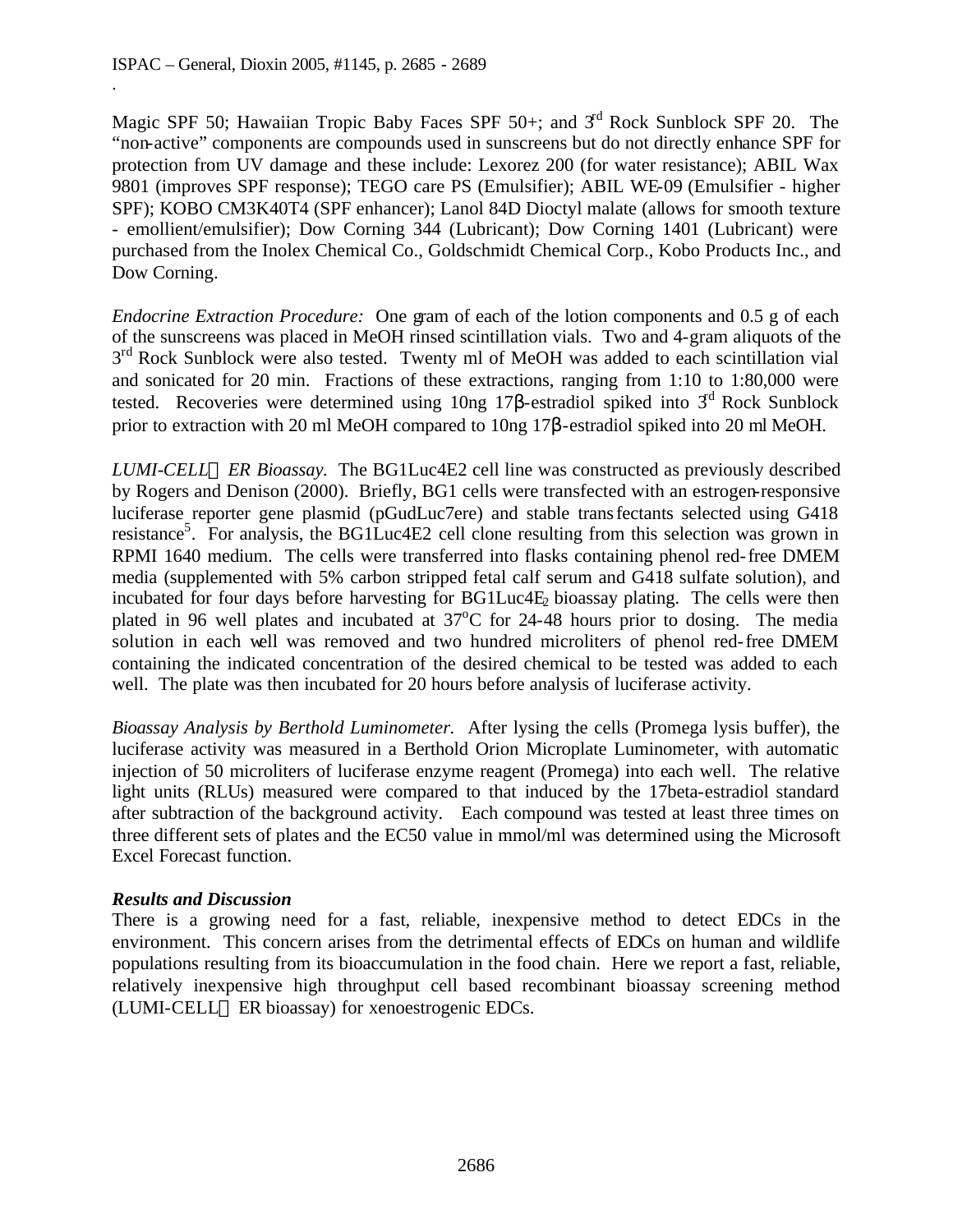.



Figure 1: Estrogenic potential of popular sunscreens.



Figure 2: Estrogenic potential of "non-active" sunscreen lotion components.

In this study 10 sunscreen products and 8 "non-active" lotion components were tested for estrogenic potency. The samples were tested at 4g, 2g, 1g, 0.5g, and 0.1g equivalents. The 0.5g aliquot was selected for sunscreens and 1g for "non-active" components due to it showing the most activity with the least toxicity. The  $3<sup>rd</sup>$  Rock Sunblock SPF 20 was used as a negative control due to it previously testing as a non-detect. The  $3<sup>rd</sup>$  Rock Sunblock SPF 20 was also used in recovery determinations. This was done by dividing the average RLU for the 10ng 17βestradiol spiked 3rd Rock Sunblock SPF 20 by the 10ng 17β-estradiol spiked into 20 ml MeOH. The average recovery was found to be 77.4%.

All of the sunscreens detected positive for estrogenic activity with the exception of  $3<sup>rd</sup>$  Rock Sunblock, which was shown as a non-detect at less than 0.308 pg/g 17β-estradiol equivalent.